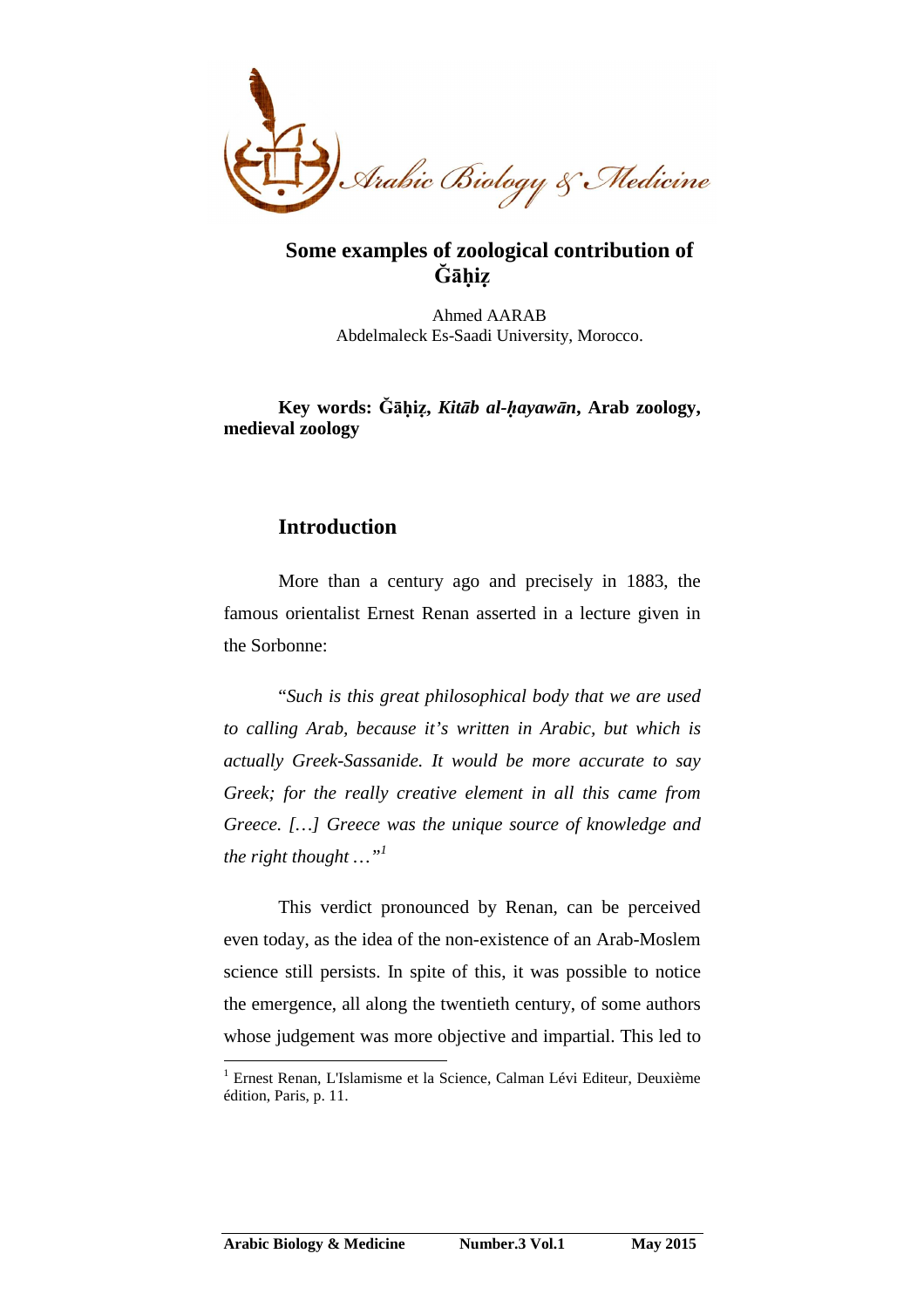a relative recognition of the contribution of the Arab-Moslem civilisation to the development of the Western science<sup>2</sup>. However, the biological and especially zoological sciences are not as yet taken into consideration.

Indeed, the medieval Arab zoology is practically overlooked in the books of biology history<sup>3</sup> as well as in the introductions to the textbooks devoted to this discipline<sup>4</sup>. In the rare cases when Arab zoology is mentioned, these authors assert that it did not exist. The way they deal with the

 $\overline{a}$ 

<sup>4</sup> See especially :

<sup>&</sup>lt;sup>2</sup> See especially:

Benoit, P. & Micheau, F. (1989): L'intermédiaire arabe ?, dans Eléments d'Histoire des sciences, sous la direction de Michel Serres, Ed. *Bordas Cultures*, Paris, pp. 151-175

Hunke, S. (1969) : Le soleil d'Allah brille sur l'Occident, *Albin Michel*, Paris, p. 10

Mieli, A. (1966): La science Arabe et son rôle dans l'évolution scientifique mondiale, 2ème éd., Leyde ;

Nasr, S. H. (1976) : Sciences et savoir en Islam, *Sindbad*, Paris

Rashed, R. (1997) : Histoire des sciences arabes, sous la direction de Roshdi Rashed, avec la collaboration de Régis Morelon, Ed. *Seuil*, Paris, 3 vol.

Rashed, R. & Annawati, G. (1997) : L'Islam, Les mathématiques et les autres sciences, *Encyclopaedia universalis*, Paris

Sarton, G. (1927-1948) : Introduction to the History of Science, vol. 1 From Homer to Omar Khayyam, Ed. *Williams and Wilkins Co*., Baltimore,

Schacht, J. & Bosworth, C.E. (Editors) (1974) : The legacy of Islam, Ed. *Clarendon Press*, Oxford.

Taton, R. (Editeur) (1957-1964) : Histoire générale des sciences, *Ed. Presses universitaires de France*, Paris

 $3$  See especially :

Hendrik De Wit, C.D. (1992): Histoire du développement de la biologie, *Presses polytechniques et universitaires romandes*, Lausanne, 3 vol.

Mayr, E. (1989): Histoire de la biologie : Diversité, évolution et hérédité, Ed*. Librairie Arthème Fayard*, Paris, 2 vol

Petit G. & Theodorides J. (1962) : Histoire de la zoologie des origines à Linné. Ed. *Hermann*, Paris, 360 pp.

Beaumont, A. & Cassier, P. (1981): Biologie animale, des Protozoaires aux Métazoaires épithélioneuriens, Ed. *Bordas*, Paris, 2 vol.

Campan, R. (1980): L'Animal et son univers, Ed. *Privat*, Toulouse.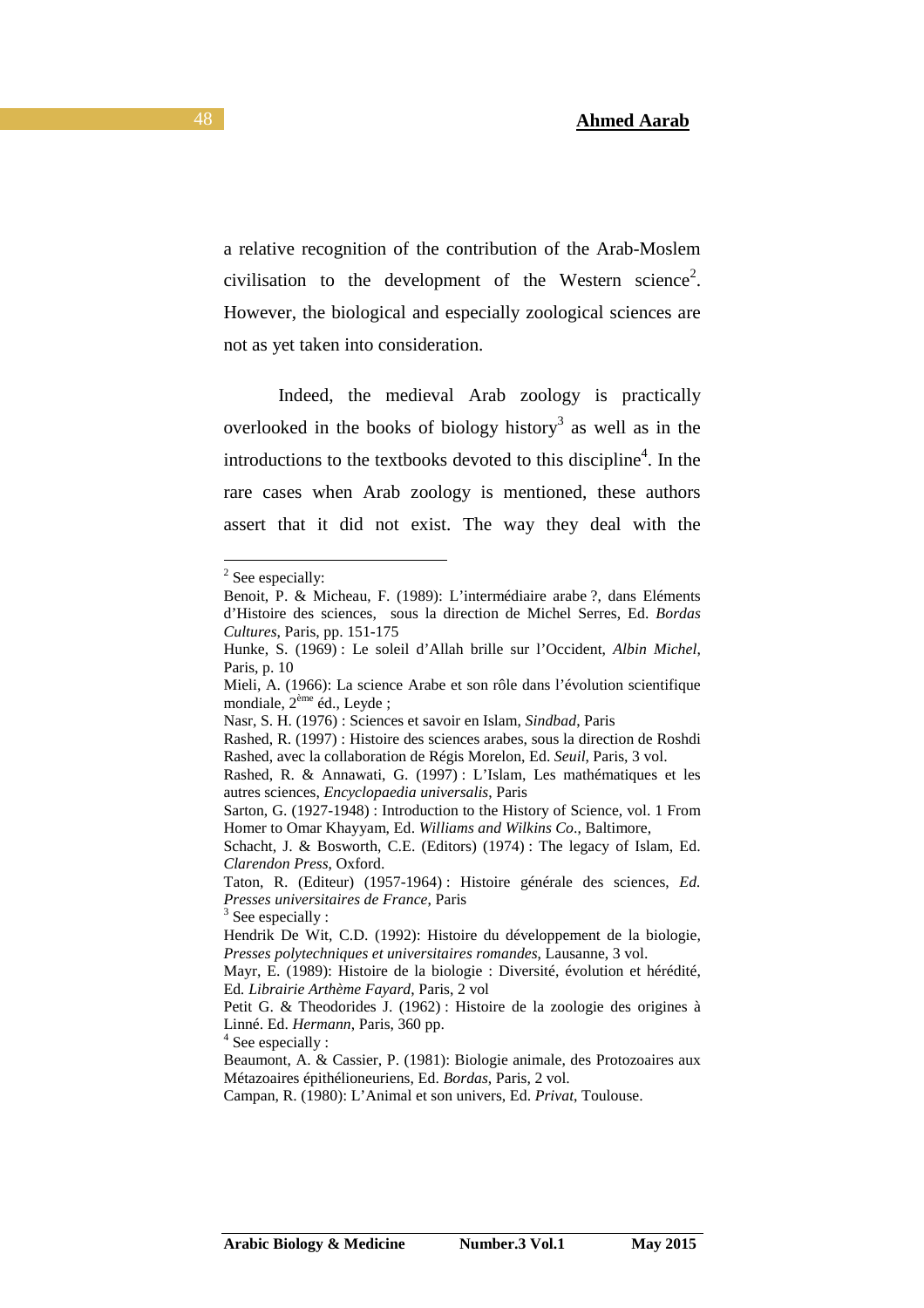zoological texts dating back to this period is limited to a description of the history of zoology literature. They always end up with the same verdict affirming that the classical Arab civilisation has not brought anything to zoology and botany, except for a few anecdotes or some geographical accounts or when it has dealt with hunting practices or finally in matters concerning the licity, according to the  $fiqh^5$ , of the use of animals for whatever purposes. According to them, the only merit of the Arabs is to have preserved the Greek scientific heritage before passing it on to Europe.

From these assertions, some questions can be raised:

Does the thesis about the eventual nonexistence of a medieval Arab zoology hold one's own?

Was the Arab zoologist authors' role limited to serving as compilers and intermediaries?

Or did they, on the contrary, modify, ameliorate, transform or even create, new branches from the existing knowledge and from resources of their own civilisation, therefore giving a new identity to their own zoology?

<sup>5</sup> Islamic jurisprudence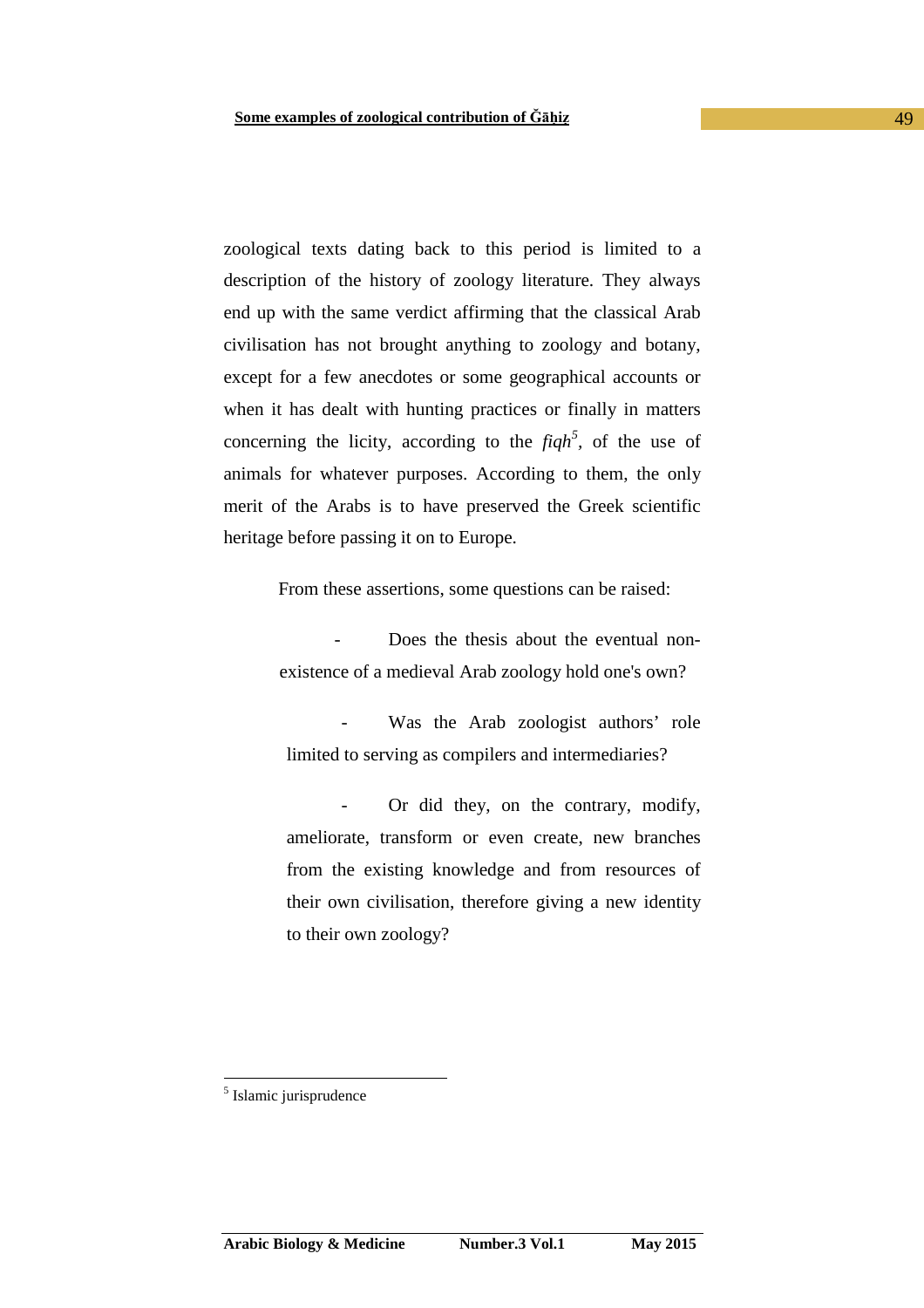To answer these questions, we are going to deal in this study with a work entitled *Kitāb al-ḥayawān 6* (The Book of Animals) by Ğāḥiz, an Arab scientist who lived in the  $8<sup>th</sup>/9<sup>th</sup>$ century (775-867). It's a book composed of seven volumes of approximately 400 pages each.

Ğāḥiẓ was a contemporary of the most important Abbassid califs such as Ar-Rashid, al-Ma'mūn and al-Mu'tassim, whose reign witnessed the golden era of the Arab-Moslem civilisation<sup>7</sup>. It was an epoch where the intellectual climate was propitious to the development of sciences.

 This famous humanistic Arab is more known for his philosophical and literary works than for his scientific achievement. His documents in zoology have been studied only by some orientalists<sup>8</sup> that, unfortunately, had no training in

 $\overline{a}$ 

<sup>8</sup> See especially :

<sup>6</sup> Ğāḥiẓ, *Kitāb al-ḥayawān*, established and annotated by Abdessalām Mohammed Hāroun; ed. Dār-el-Gil and Dār-el Fikr, 7 vols, (Beyrouth, 1988).

 $7$  See especially :

Endress, G., (1997): « The Circle of al-Kindi. Early Arabic Translations from the Greek and the Rise of islamic Philosophy », Studies on the Transmission of Greek Philosophy and Sciences dedicated to H.J. Drossaart Lulofs, ed. par G. Endress et R. Kruk, Leiden, pp. 43-76.

Gutas, D., (1998): Greek Thought, Arabic Culture. The Graeco-Arabic Translation Movement in Baghdad and Early 'Abbasid Society (2<sup>nd</sup>-4<sup>th</sup>/8<sup>th</sup>- $10<sup>th</sup>$  centuries), Routledge, London

Kopf, L. (1953): The « Book of animals » (*Kitāb al-ḥayawān*) (ca. 767- 868). *Actes 7e Congr. Int. Hist. Sci*., Jérusalem, pp. 395-401.

Lewin, B. (1952): The book of animals of the Arab writer Jahiz, *Lychnos*, p. 210-246.

Nefti, B. M. (1977) : La psychologie des animaux chez les Arabes, *Klincksieck*, Paris

Palacio, M.A. (1930) : El « libro de los animales » de Jāhiz. *Isis*, 14, pp. 20- 54.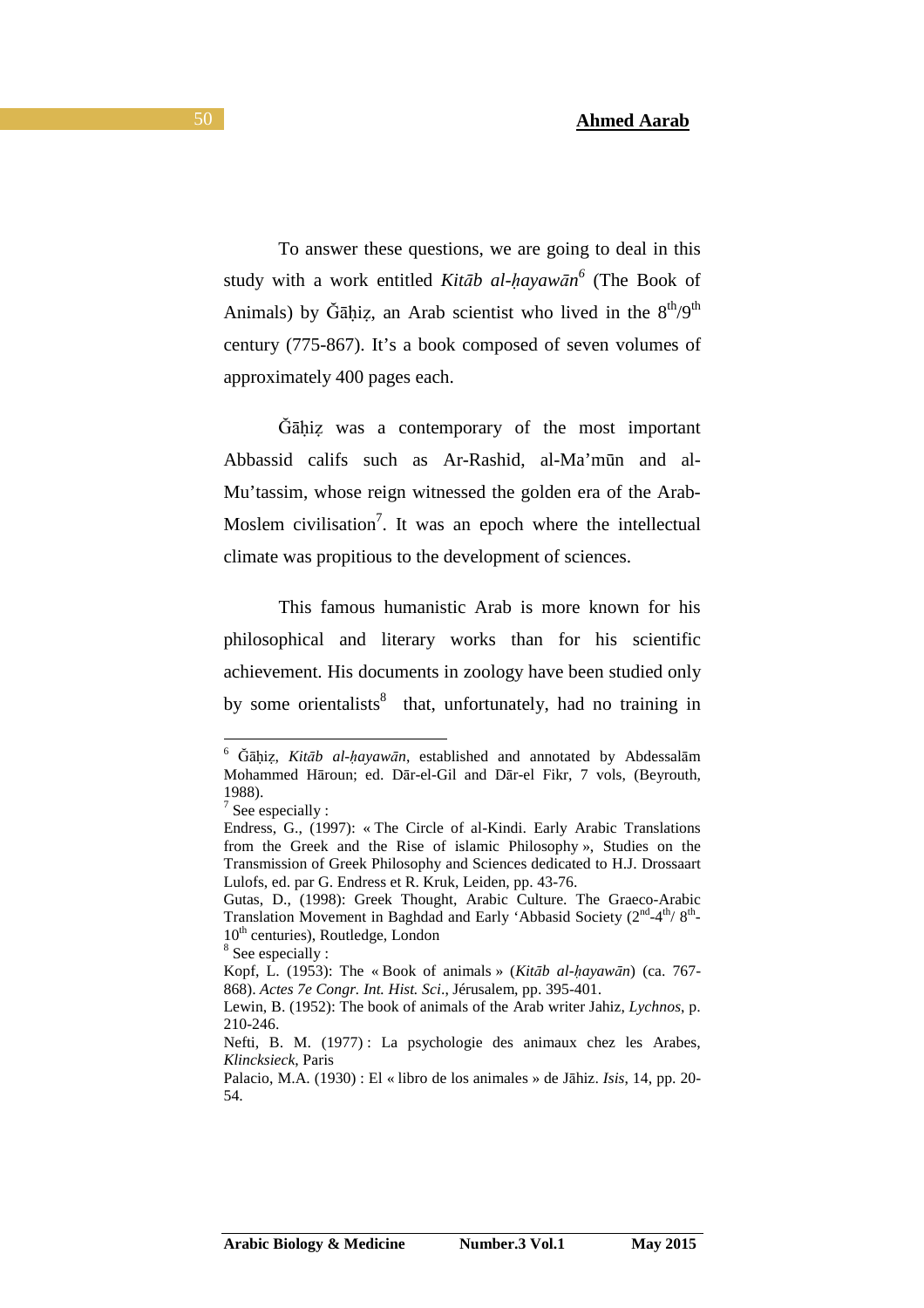biological sciences. In scientific circles however, his works have never been studied and are quite unknown. A specialization in zoological sciences and knowledge of the Arabic language are therefore two necessary conditions to study medieval Arab zoology.

In the present work, we will focus on various aspects of Ğāḥiẓ's zoology and specially those related to ecology and ethology. We will particularly focus on the main contributions of this author in this field, namely animal communication, bird orientation, influence of the environment upon animal reproduction, parental investment and, learning and conditioning.

### **First example: Animal communication**

Skimming through *Kitab al-haywān* , we can appreciate Ğāḥiẓ's contribution to the field of animal communication. Several animal species have been mentioned as examples illustrating the existence of language between individuals belonging to the same species.

Pellat, C. (1953) : Le milieu basrien et la formation d'al-Gahiz, Ed. *Adrien-Maisonneuve*, Paris

Wilson, W. J. (1965) : Al-Jahiz and Arabic zoology, *UMI Dissertation Services*, Michigan, pp. 285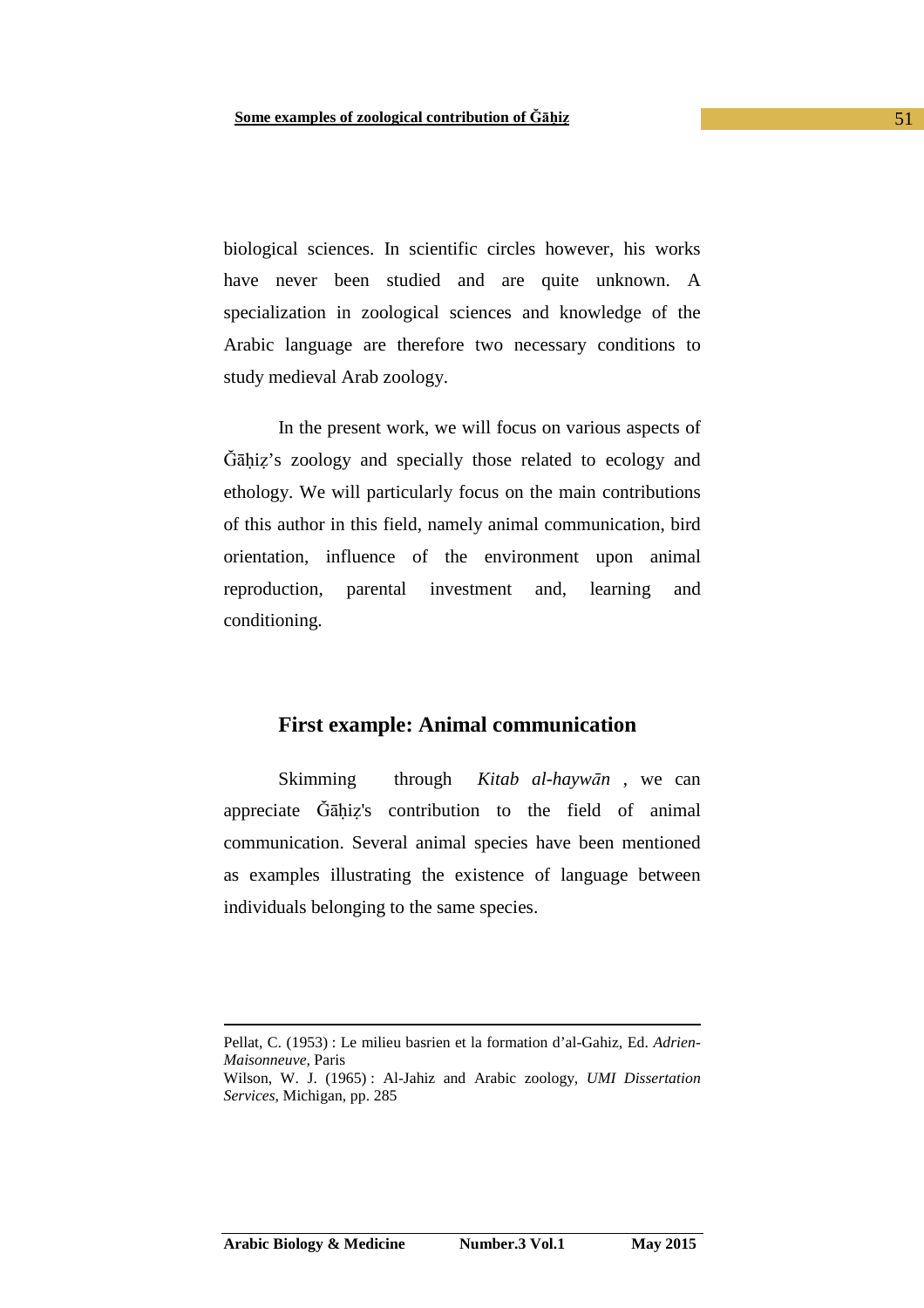information such as the following<sup>9</sup>:

\* Each animal species has its own language;

\* Language in a given animal species is limited to its living needs;

\* The acoustic message organization in animals can be analyzed and classified;

\* The acoustic message in a few species is spaced out, shaped, composed and organized;

\* In addition to the audible acoustic message, there are other message types which could be inaudible acoustic, visual or with unknown characteristics;

\* It is possible to understand the animal message;

\* Understanding animal language is the object of a science of great value.

The subtlety and pertinence of Jahiz's arguments and assertions in favor of the existence of a language specific to each species as described in *Kitāb al-haywān* reveal a remarkable depth of analysis and observation spirit. Moreover,

<sup>9</sup> *Kitāb al-hayawān*, I, 31-33; II, 76, 251-252; IV, 6-8, 22; V, 288-289; VI, 25, 408; VII, 56-58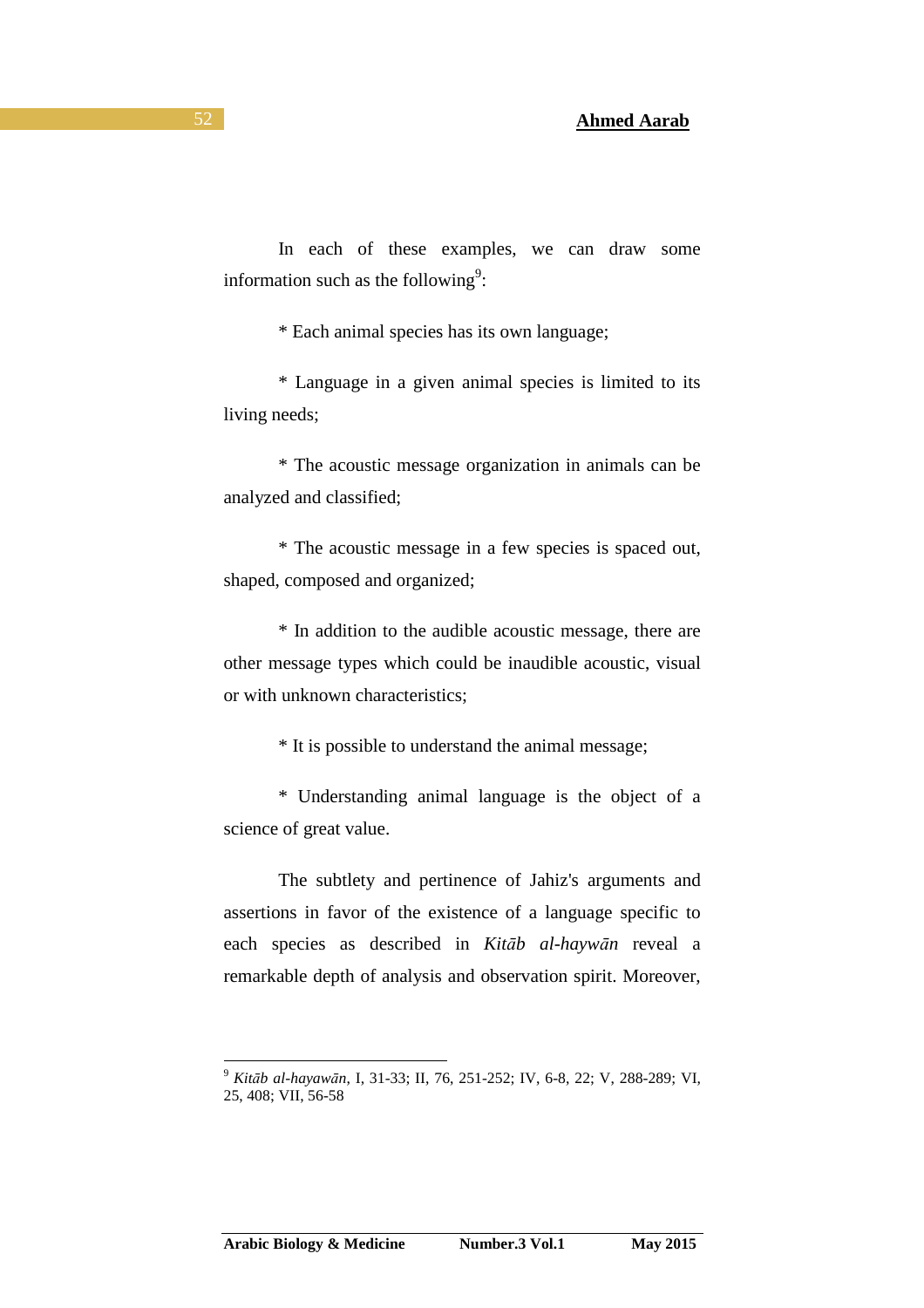the passages and assertions about animal communication can be considered the first ones of their kind.

Which leads us to affirm that Gahiz laid down the first foundations of a science unknown up till then and that he himself qualified as being "a science of great value". As every one knows, animal communication was not really studied and developed until the twentieth century.

#### **Second example: Bird orientation**

When one goes trough Gahiz's texts, one notes that during his epoch, people in general, were not convinced that migratory birds are guided by marks. The idea that prevailed then, was that these birds fled their cold and snowy region to continue their voyage until they find a hotter and more nourishing land in order to establish themselves.

 Being aware of all these trophic and climatic causes of birds migration. Gāhiz refused the random character attributed to their journey. He was certain that these birds after their migration return with a very precise manner to their place of origin. For him, to be able to accomplish this, they are guided by the azimuth or use other marks. He also specified that the use of marks is a common characteristic of all migratory birds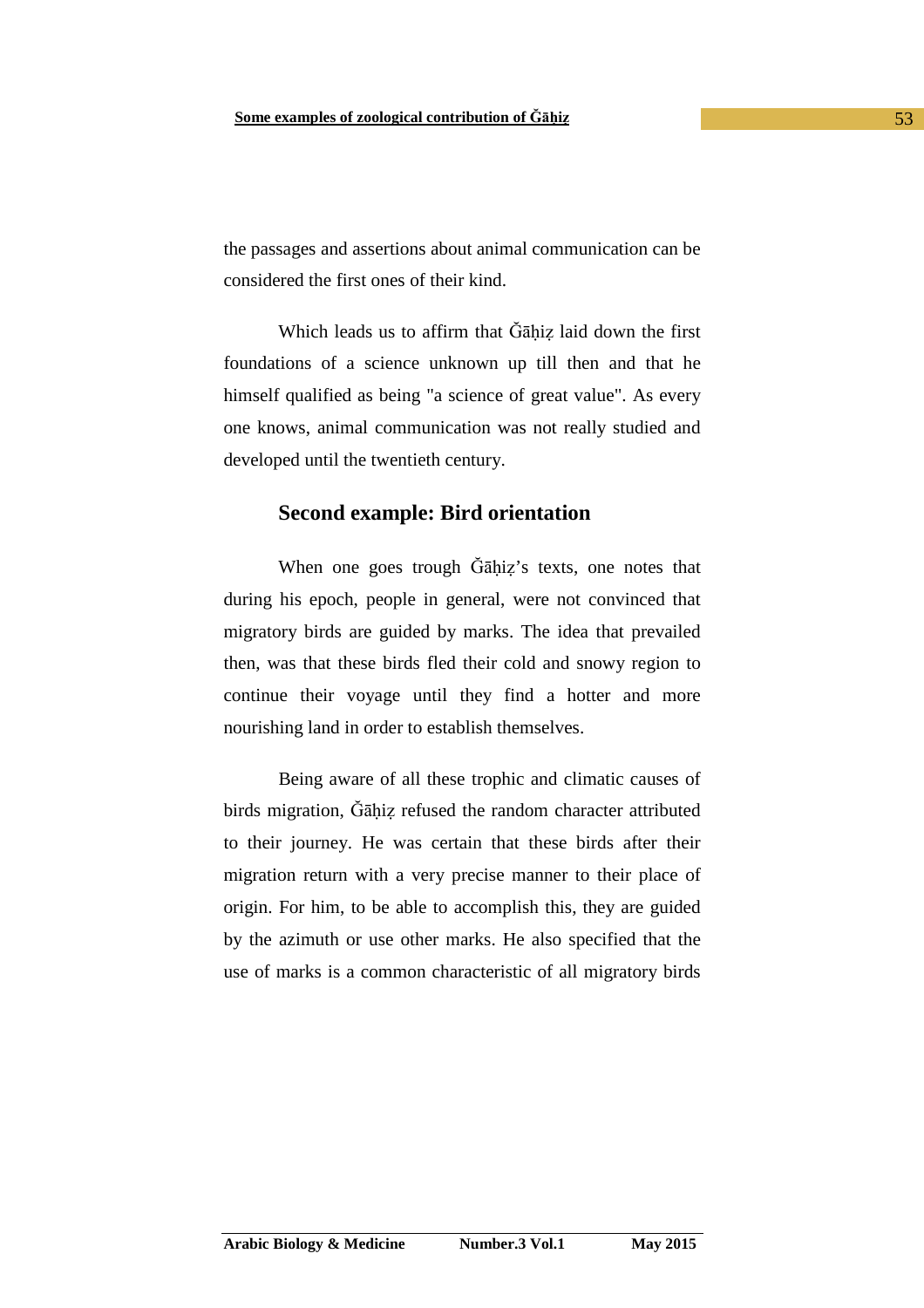without any exception $10$ . generalizing this phenomenon among all birds in the final analysis.

In the case of birds that migrate by night,  $\ddot{G}$ andiz affirms that they rely on the stars for their orientation.<sup>11</sup>

Talking about the homing pigeon, Ğāḥiẓ points out that rivers, routes, the wind and the sun are the main marks used by this bird in its orientation.<sup>12</sup> However,  $\tilde{G}$ āhiz does not exclude the idea of a mental map among homing pigeons. According to him, the pigeons only resort to the previously described marks when they no longer dispose of a map of the region that they travel trough<sup>13</sup>.

Finally, a survey of the content of *Kitāb al-ḥayawān* shows us that Gahiz was also aware of the existence of orientation among some species belonging to other zoological groups such as Fish and Reptiles.

It is important to mention that this author studied and developed such a topic during an epoch when nobody believed that birds use marks for their orientation. It is also interesting to note that his ideas about bird navigation are similar to those expressed presently by modern scientists. Ğāḥiẓ is actually the first naturalist to embark upon this study of animal orientation.

 $\overline{a}$ <sup>10</sup> *Ibid*, III, 258-259

<sup>11</sup> *Ibid*, III, 216

<sup>12</sup> *Ibid,* III, 274-275.

<sup>13</sup> *Ibid*, III, 216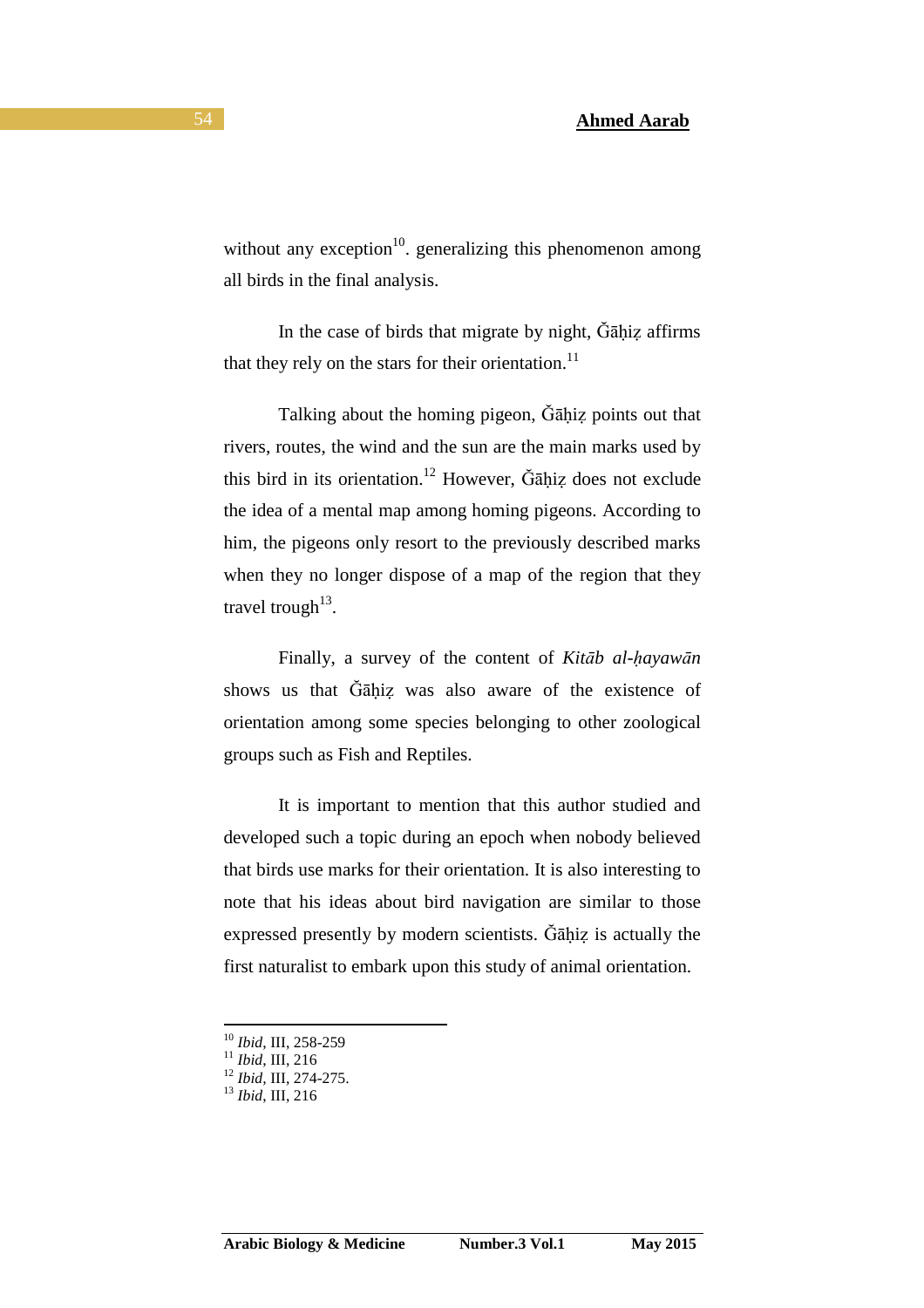#### **Third example: Parental investment**

Ğāḥiẓ asserts that eggs laid by very prolific species are autonomous. This led him to undertake an interesting reflexion aiming at finding out an etho-ecological explanation to variability according to species of the size of the litter or that of the brood. Thus, for Ğāḥiẓ, fish are more prolific because they do not have to nurture their progeny (here, no regurgitation, or feeding through the bill, or incubation or breast-feeding takes place). Contrarily to fish, pigeons, regurgitate and incubate and need to look for food so as to feed their chicks. Consequently and because of the effort they have invested, pigeons cannot have more than two chicks in their nest. On the other hand, for our author, since hens incubate and do not ensure regurgitation, or feed their chicks, God has endowed them with a higher number of eggs and chicks. However, this number is far from equaling that of fish, scorpions or even *uromastix*, which do not take care of their eggs or young. The same applies to the ostrich, which does not regurgitate and incubates its eggs only partially. This animal lays at least thirty eggs in each clutch. The same can be said of the snake which does not breastfeed its progeny and which lays about thirty eggs that it incubates for a short time only.*<sup>14</sup>*

From this reflexion undertaken by Ğāhiz we can draw a law that puts an emphasis on the close relationship between the

<sup>14</sup> *Ibid,* VII, 53, 66-70.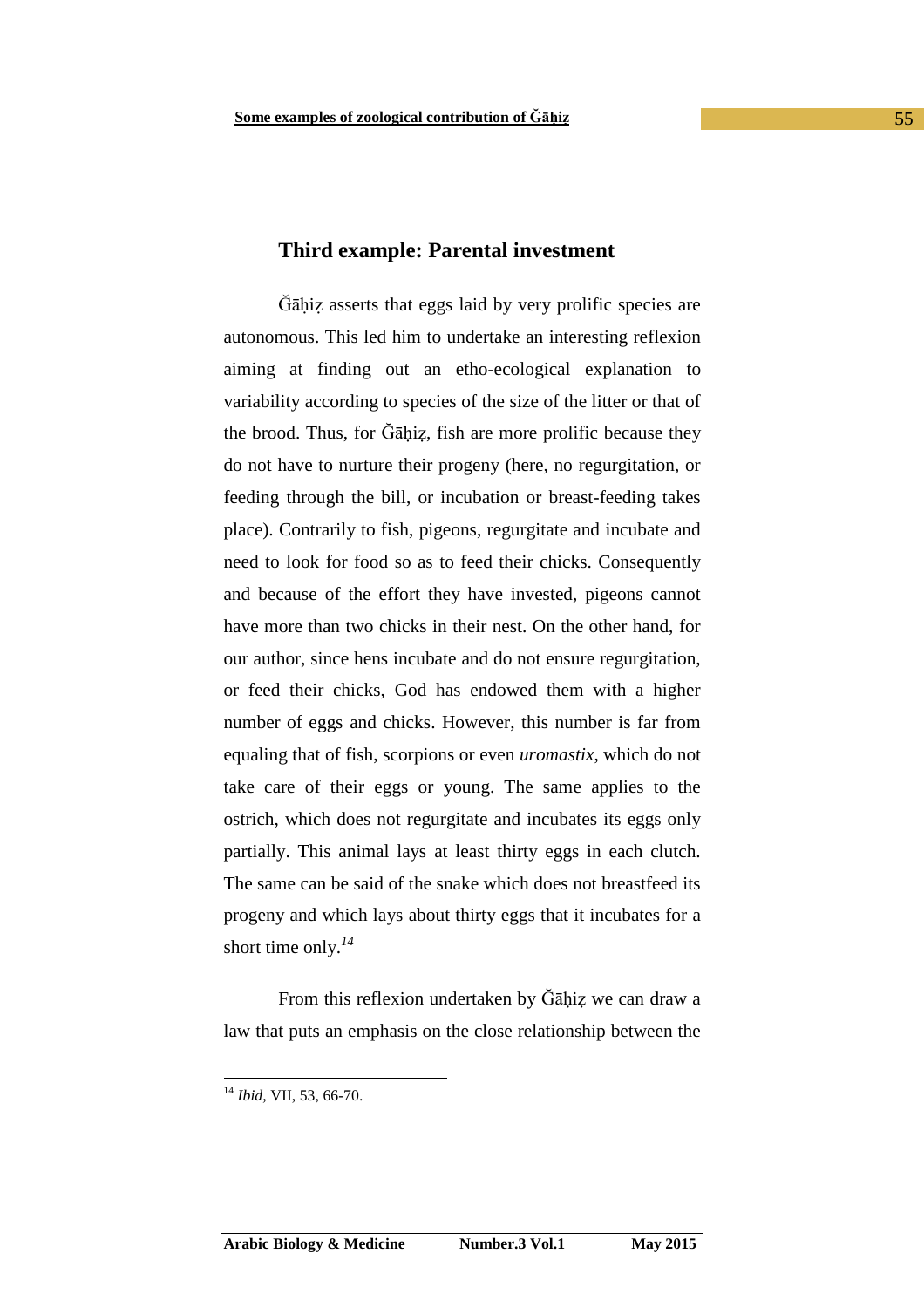importance of parental investment in the care given to eggs and progeny and the size of the brood and the litter. This means that the more investment in parental care giving there is, the less high the size of progeny is and *vice-versa*. It is therefore obvious that Ğāḥiẓ had already laid down the first steps in Fisher's theory<sup>15</sup> on parental investment.

# **Fourth example: Influence of the environment change upon animal reproduction**

Concerning animal reproduction and development, Ğāḥiẓ points out to the difficulty of the rearing of elephants in Iraq as well as the impossibility of their reproduction in this  $land<sup>16</sup>$ . This is due, according to our author, to the incompatibility of this region with the elephants' nature causing these animals to fall easily ill and be vulnerable to death. He brings to our attention another factor that makes elephants unable to adapt in Iraq: it consists in the passage from the wild life to the domestic life. Being wild, these animals instinctively feed according to their usual diet. However, once they are captured and domesticated, these elephants undergo a major change in their feeding behavior. Servants are in charge of

<sup>&</sup>lt;sup>15</sup> Fischer, R. A. (1930): The genetical theory of natural selection, Ed. *Clarendon Press*, oxford.

<sup>16</sup> *Kitāb al-hayawān,* VII, 134-135.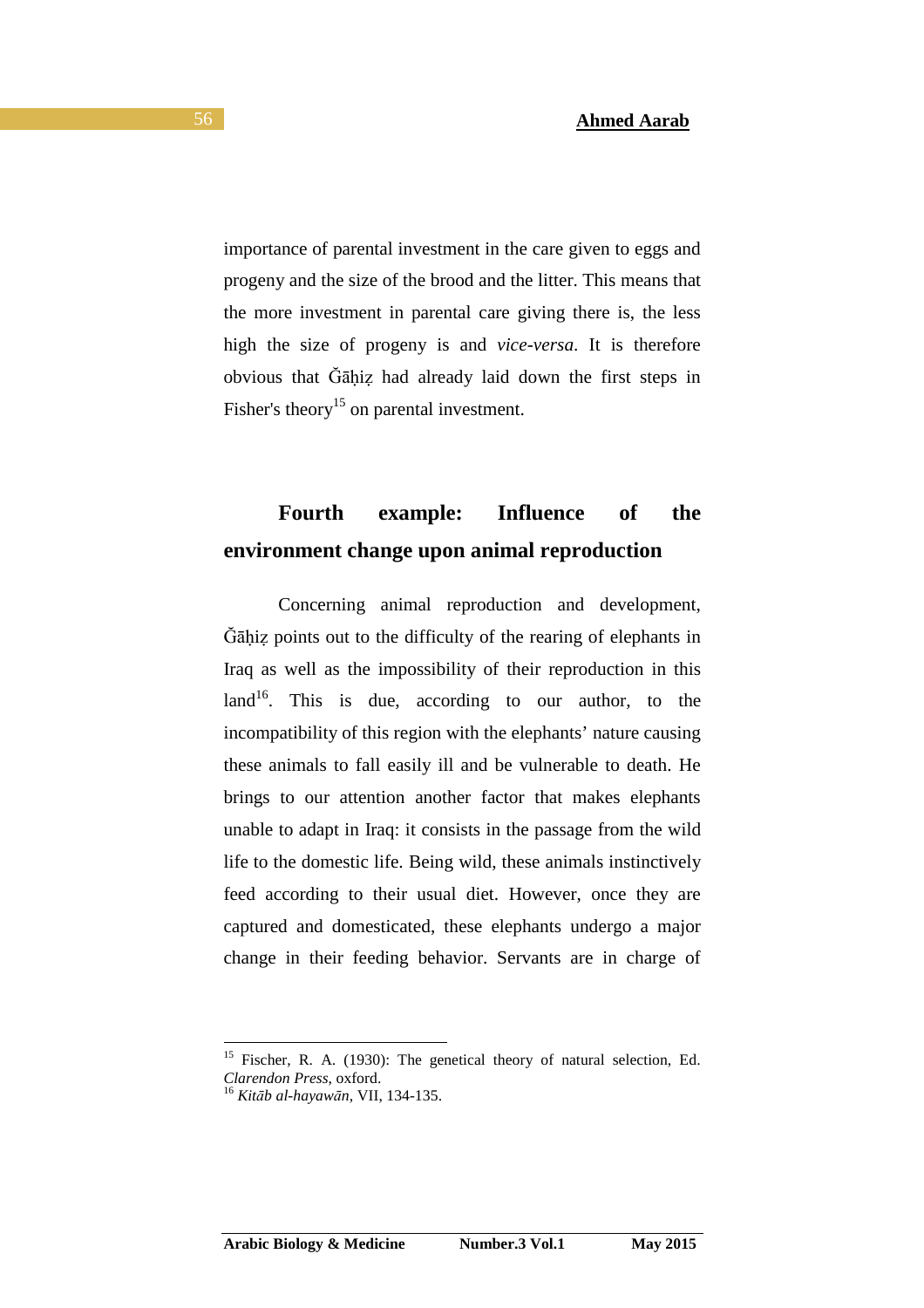taking care of all the elephants' needs and impose upon them another food diet, which creates many problems.

Ğāḥiẓ observes that this elephants' unadaptability in Iraq is a phenomenon that is not merely limited to elephants, but that it also exists among other animals.

The polemic that existed in Ğāḥiẓ's epoch concerning the reasons that hinder the elephants' reproduction in Iraq is also reported in *Kitāb al-ḥayawān 17* , Ğāḥiẓ states, that according to certain scholars, wild birds can reproduce in captivity if they are raised from a very young age. And so, in order to succeed in rearing elephants, one must try to import them from a very young age in order to minimize their attachment to wild life.

 Wild animals such as lions, wolves, cheetahs and tigers are also cited by Ğāḥiẓ, this time in order to illustrate the phenomenon of the non-reproduction of wilds animals in captivity. But our author observes that if one can provide favorable conditions for these animals, like placing them in Iraqi prairies ensuring all their needs, these animals will surely breed. And even if one raises young elephants in these prairies they will probably succeed in reproducing.

It is important to note that in this other field of animal reproduction; Gāhiz has the merit of having studied a few

<sup>17</sup> *Ibid,* VII, 186-188.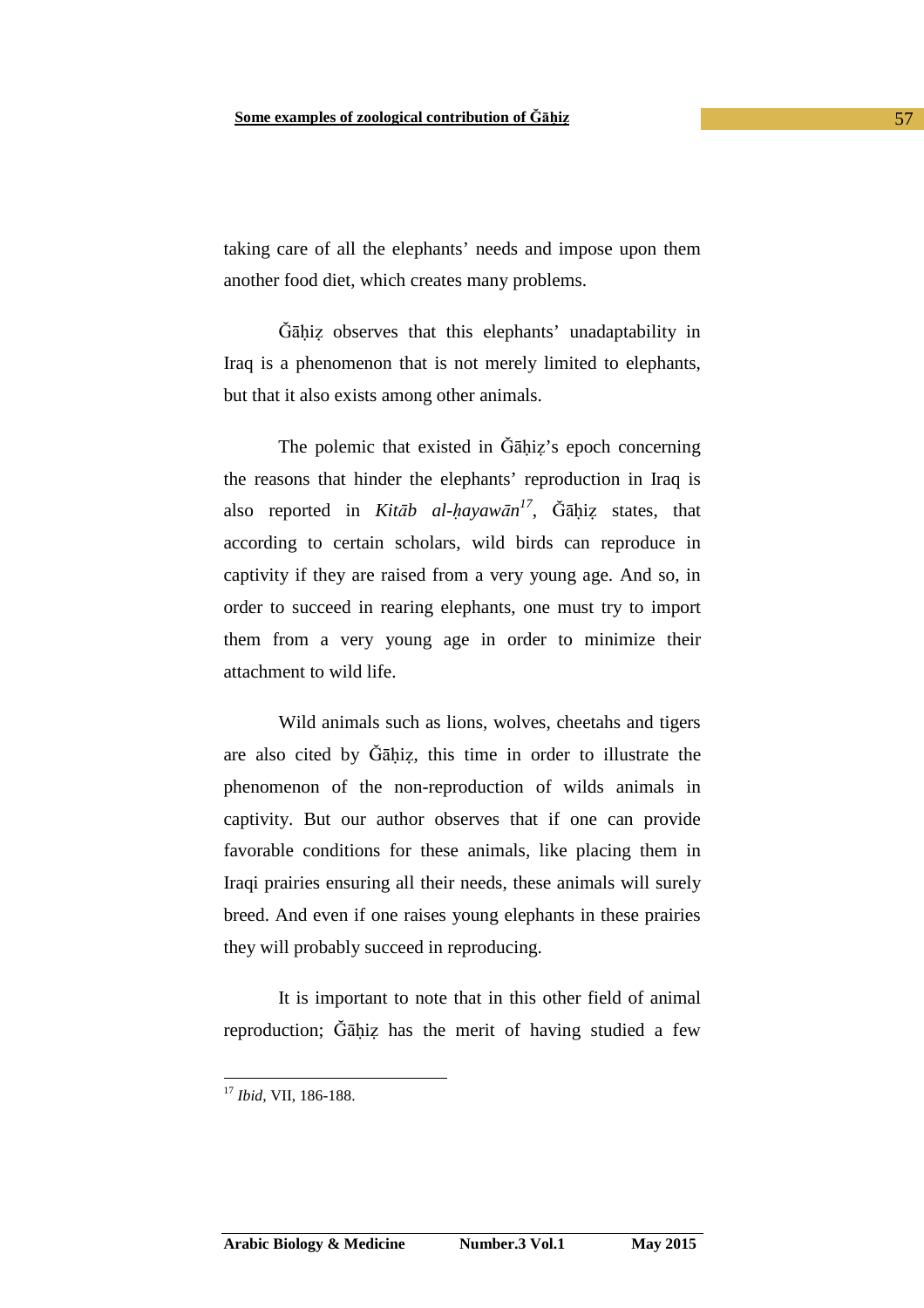factors, which could have an influence on the problem of reproduction among wild animals living in captivity.

## **Fifth example: Learning and conditioning**

Let us now examine the studies undertaken by  $\tilde{G}$ āhiz in his *Kitāb al-ḥayawān* and which deal with various aspects of animal behaviour in relation to learning and conditioning in animals.

The various learning types studied by Gāhiz are habituation, classical condtionning (or conditionning reflexes), aversive conditioning, inhibitive conditioning and finally learning through positive and negative experiences (combined learning).*<sup>18</sup>*

It is true that techniques to control animals or to train them to execute particular tasks or to teach them to behave according to specific orders coming from their trainer were known and well mastered. However, the originality of the *Kitab al-hayawan* lies in the fact that the author did not report cases of learning in animals only, but went further than that. Indeed, Ğāḥiẓ contributed what could be considered the first systematic theoretical reflections, which seek to understand and explain learning mechanisms.

On the other hand, one cannot help being struck by the methodological concern shown in these experiments in order to

<sup>18</sup> *Ibid,* I, 193; II, 72-75, 120-122, 129-131; V, 539-540.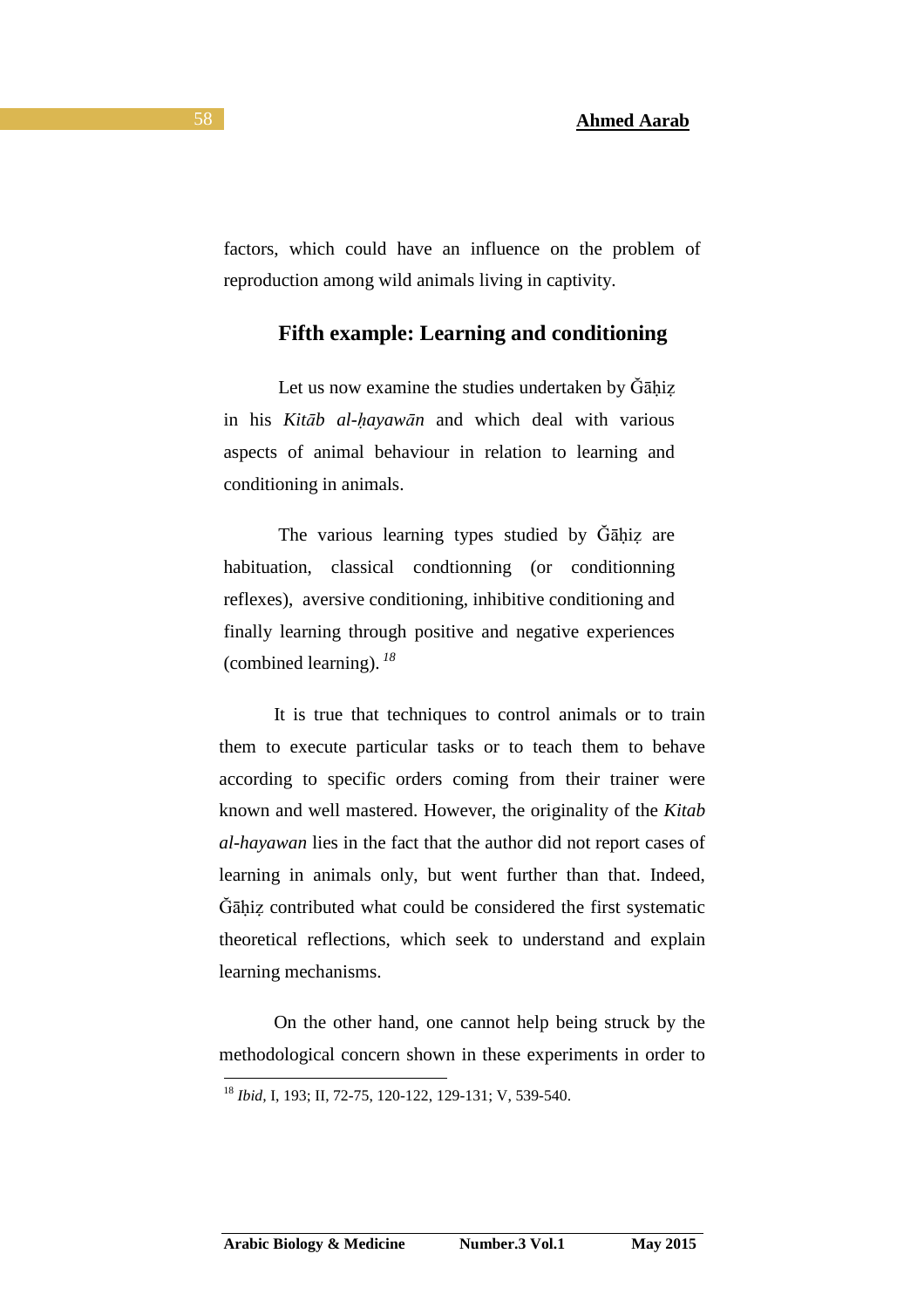control the potential factors, which could influence an animal's behaviour.

Another important observation is that the examples to illustrate various aspects of conditioning presented by this author, generally come from his observations of dogs. In this respect, one cannot help noting the striking similarity between some of these examples and the famous experiments of Pavlov carried out ten centuries later. As everyone knows, this eminent biologist, too, undertook experiments on dogs in the framework of his works on animal experimental and comparative psychology.

## **Conclusion**

A thorough investigation of Ğāḥiẓ's work has enabled us to appreciate the contribution of Ğāḥiẓ to the field of zoology and in particular to that of ecology and ethology. Of particular interest is the case of animal orientation where for the first time the author affirms the existence of a faculty allowing the animals to use a given number of geographical and stellar landmarks so as to find their way back home.

It is also the case of animal communication where, through several examples taken from various animal species, Ğāḥiẓ has been able to distinguish between different channels enabling those animals to communicate. Thus, he has been able to establish a close link between the richness of the language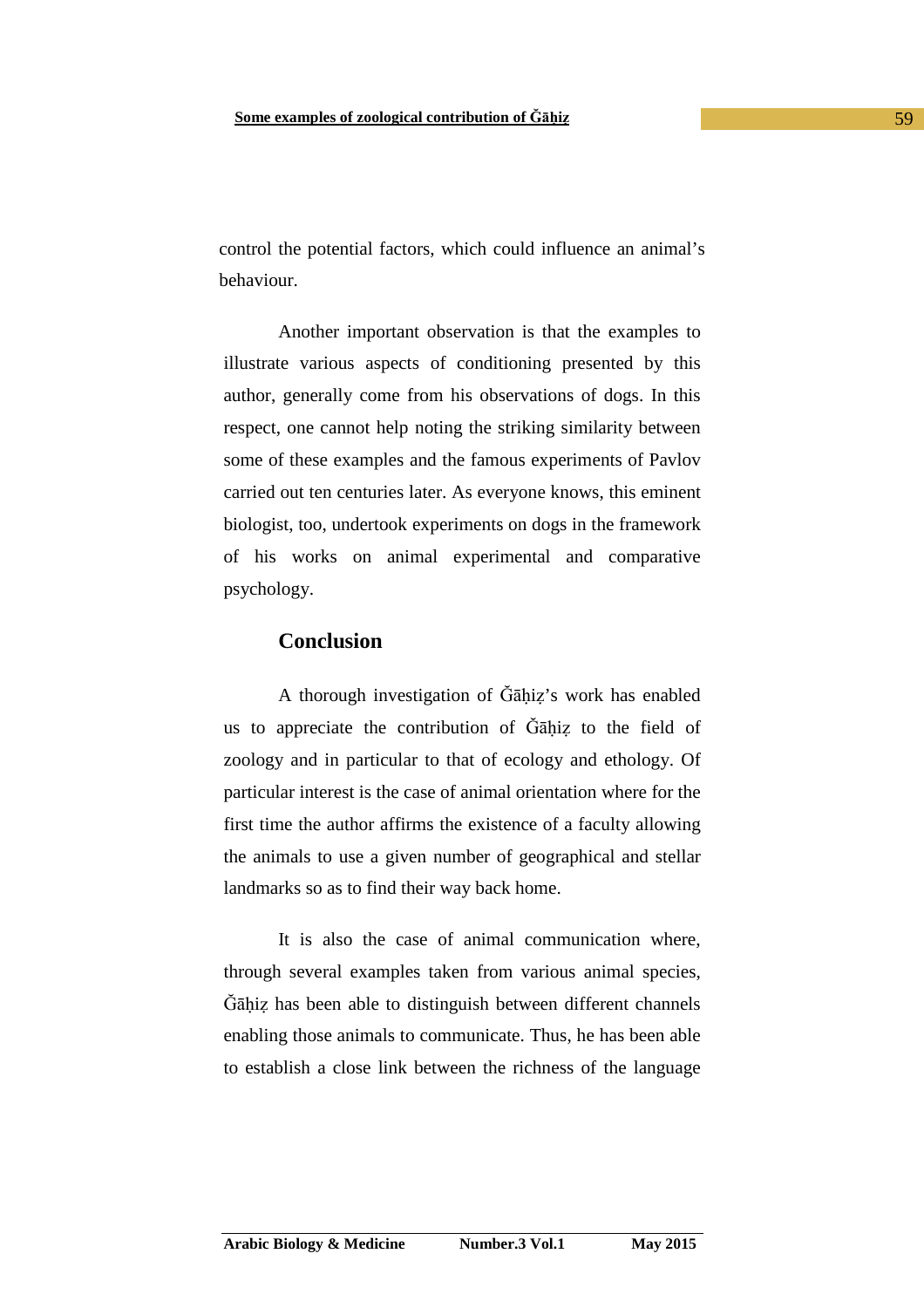and the number of needs that exist in a given species. This led him, in the case of a few species, to identify the kind of cry corresponding to their respective need.

Other original aspects stand out from his work; it is specially the case of animal reproduction. It is indeed important to note that Gahiz became aware of the existence of diverse reproductive strategies in animal species, which allow the latter to survive. This led him to draw a law relating the size of the progeny to the quality of the care received from the parents. Ğāḥiẓ had therefore set the first elements of the theory of Fischer (1930) about parental investment.

In the same field of animal reproduction, Gāhiz has the merit of having pointed to a few factors, which could have an influence on the problem of reproduction among wild animals living in captivity. These factors were equally taken into consideration to allow them to reproduce.

On the other hand, the importance of  $\tilde{G}$ āhiz's texts on animal learning and conditioning, particularly in dogs, should be stressed. These texts, remind us, in many respects, of Pavlov's experiences in the field of conditioned reflexes.

Lastly, needless to mention that even now, in the opinion of science historians, the Arabs have not contributed anything to the field of zoology. According to the same view, the Arabs have only served as intermediaries with the sole